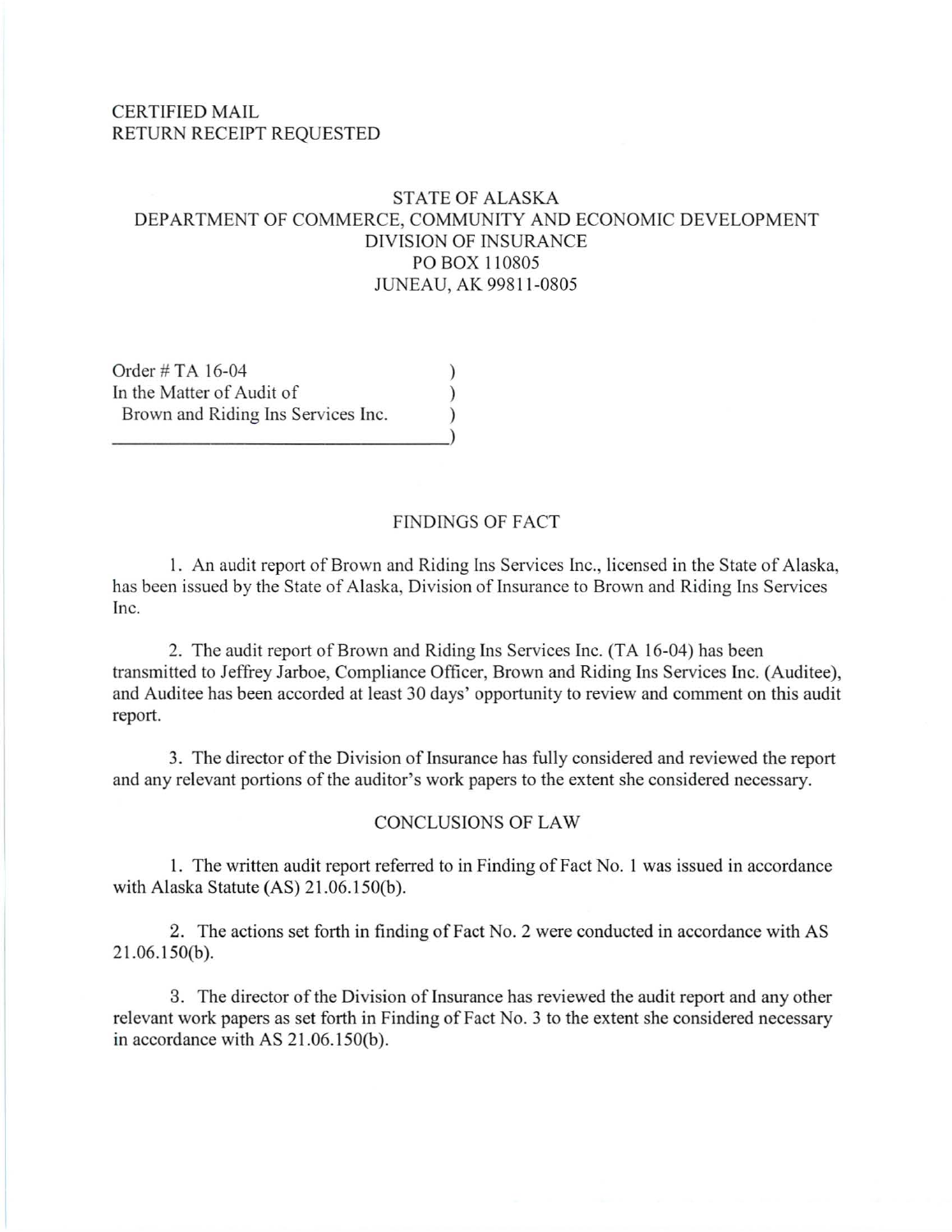#### ORDER

#### IT IS ORDERED

1. Pursuant to AS 21.06.150(b)(1), the audit report of Brown and Riding Ins Services Inc. (TA 16-04) is approved as filed.

2. Pursuant to AS 21 .06.060, the audit report shall be kept in the office of the director of the Division of Insurance and be open to public inspection.

This order is effective  $\Delta$ ecomber  $2^{\text{nd}}$ , 2016.

Dated this  $\frac{\partial^{nd}}{\partial x}$  day of  $\frac{\partial^{eq}}{\partial y}$  **Os.** *Permins*. 2016 at Anchorage, Alaska.

Lori Wing Heier, Director State of Alaska Division of Insurance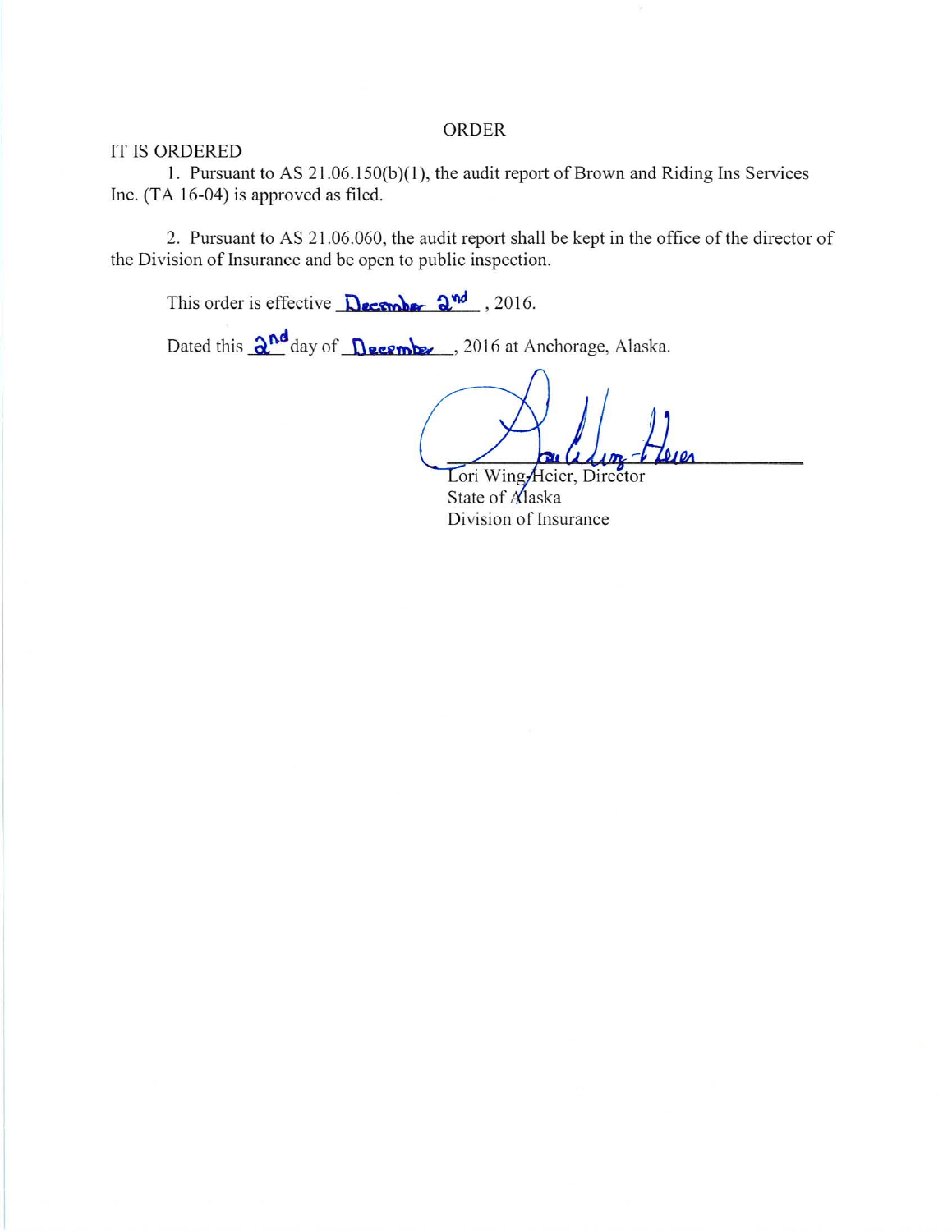# **PREMIUM TAX AUDIT OF**

**Brown and Riding Ins Services Inc. Los Angeles, CA Alaska License #93079**

**TA 16-04**

**As of December 31, 2015**

**Issued by DIVISION OF INSURANCE DEPARTMENT OF COMMERCE, COMMUNITY AND ECONOMIC DEVELOPMENT STATE OF ALASKA**



FINAL REPORT: December 2, 2016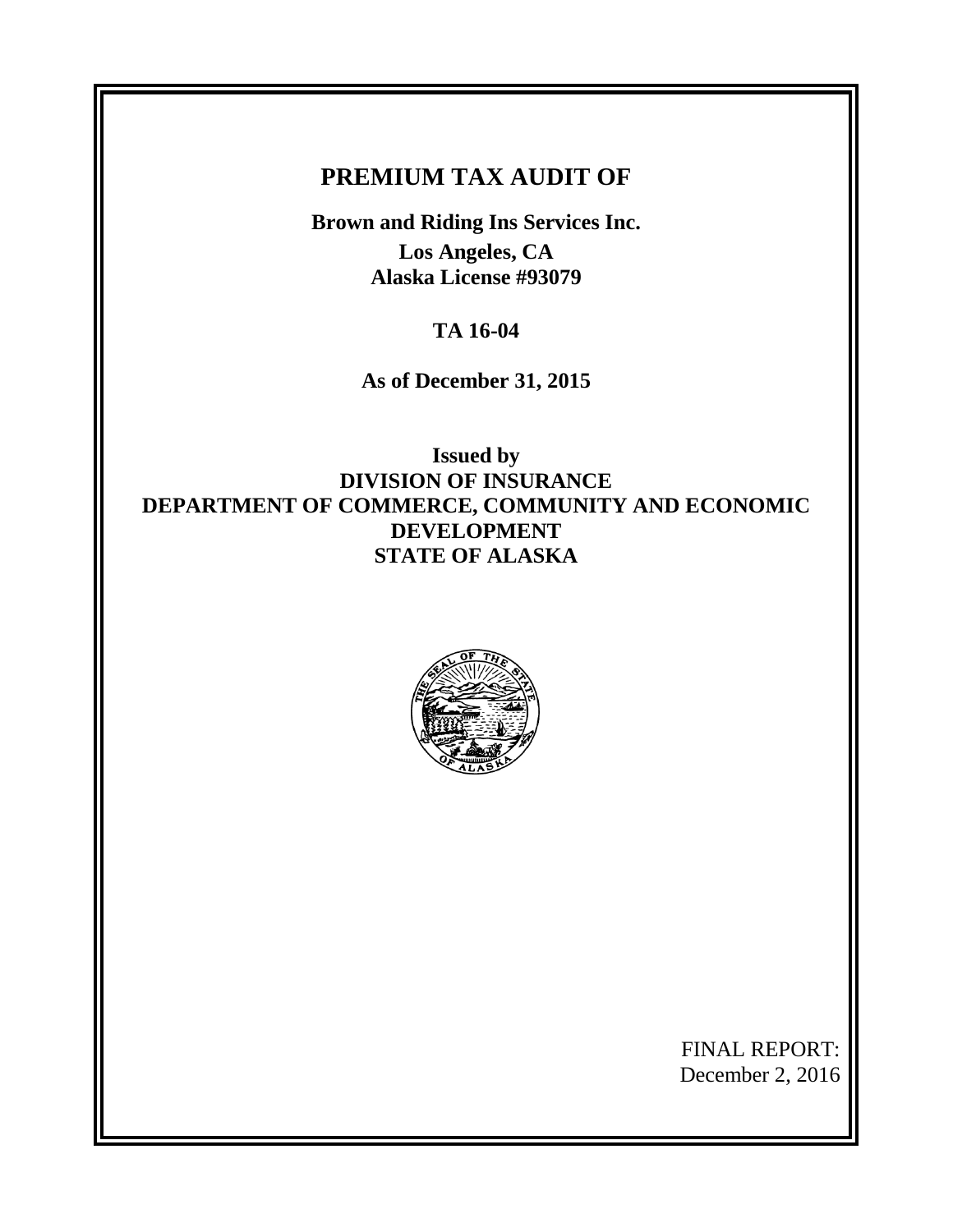# **TABLE OF CONTENTS**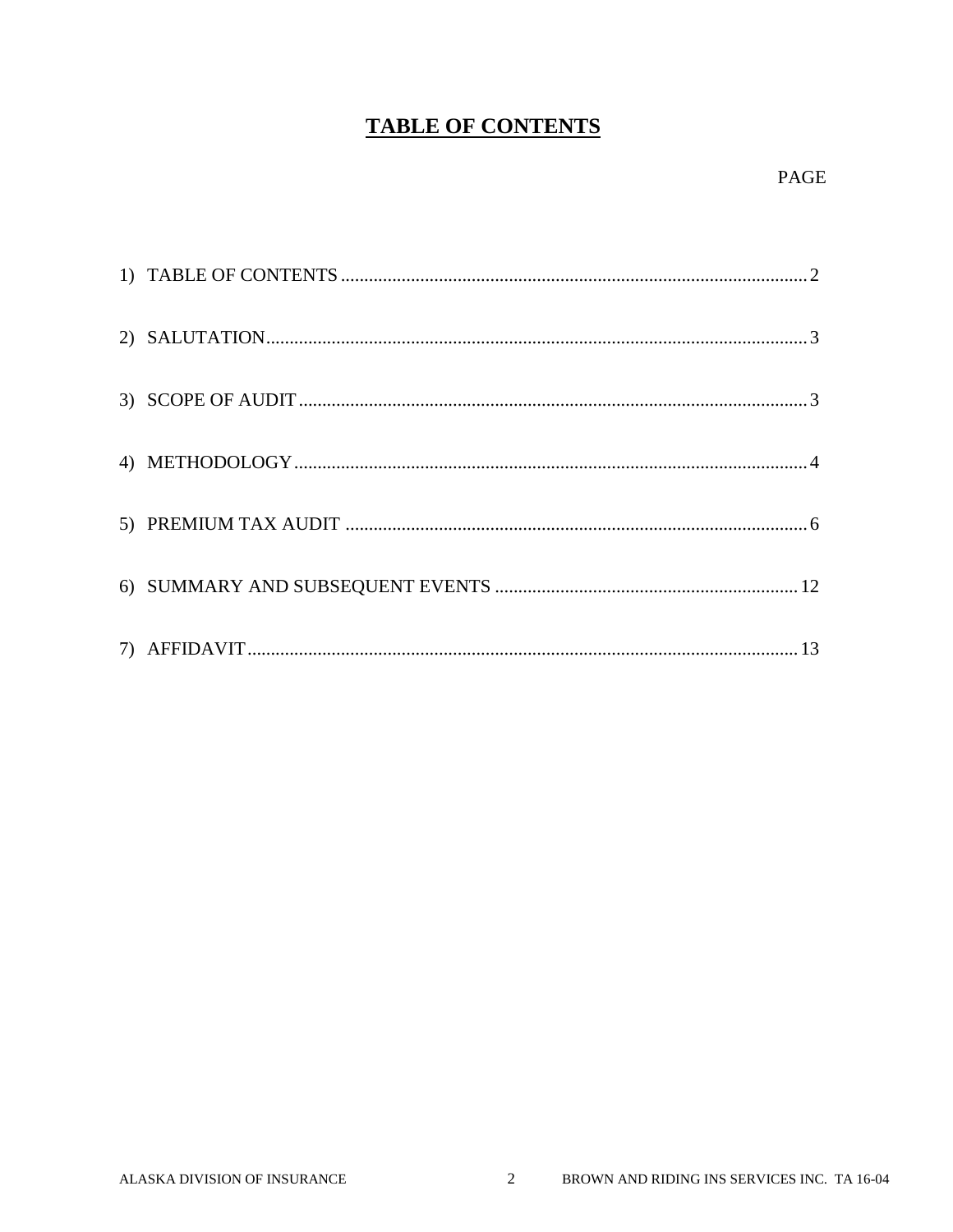



## **Department of Commerce, Community, and Economic Development**

DIVISION OF INSURANCE

P.O. Box 110805 Juneau, AK 99811-0805 Main: 907.465.2515 Fax: 907.465.3422

December 2, 2016

Lori K Wing-Heier, CIC, CRM Director, Division of insurance Department of Commerce, Community and Economic Development 550 West  $7<sup>th</sup>$  Avenue, Suite 1560 Anchorage, AK 99501-3567

Pursuant to Alaska Statute (AS) 21.06.130, the Alaska Division of Insurance performed a limited and targeted premium tax audit of Brown and Riding Ins Services Inc. The audit was conducted by Rebecca Nesheim, tax auditor for the Alaska Division of Insurance.

#### **Brown and Riding Ins Services Inc.**

#### **SCOPE OF AUDIT**

This premium tax audit was called to review compliance with the surplus lines statutes AS 21.34, and regulations 3 AAC 25 and the premium tax regulations 3 AAC 21.550 – 570. This is the first premium tax audit of Brown and Riding Ins Services Inc. conducted by the Alaska Division of Insurance (the division).

#### **Subject Matters Audited**

Brown and Riding Ins Services Inc. (the broker) is an Alaska licensed surplus lines broker based in Los Angeles, CA. The division elected to audit their quarterly filings, premium taxes and filing fees paid for accuracy and timeliness as well as required diligent search efforts, disclosures, notifications, and prompt delivery of material facts in evidence of insurance to the insured.

#### **Time Frame**

The audit covered this broker's surplus lines business for the years January 1, 2014 through December 31, 2015.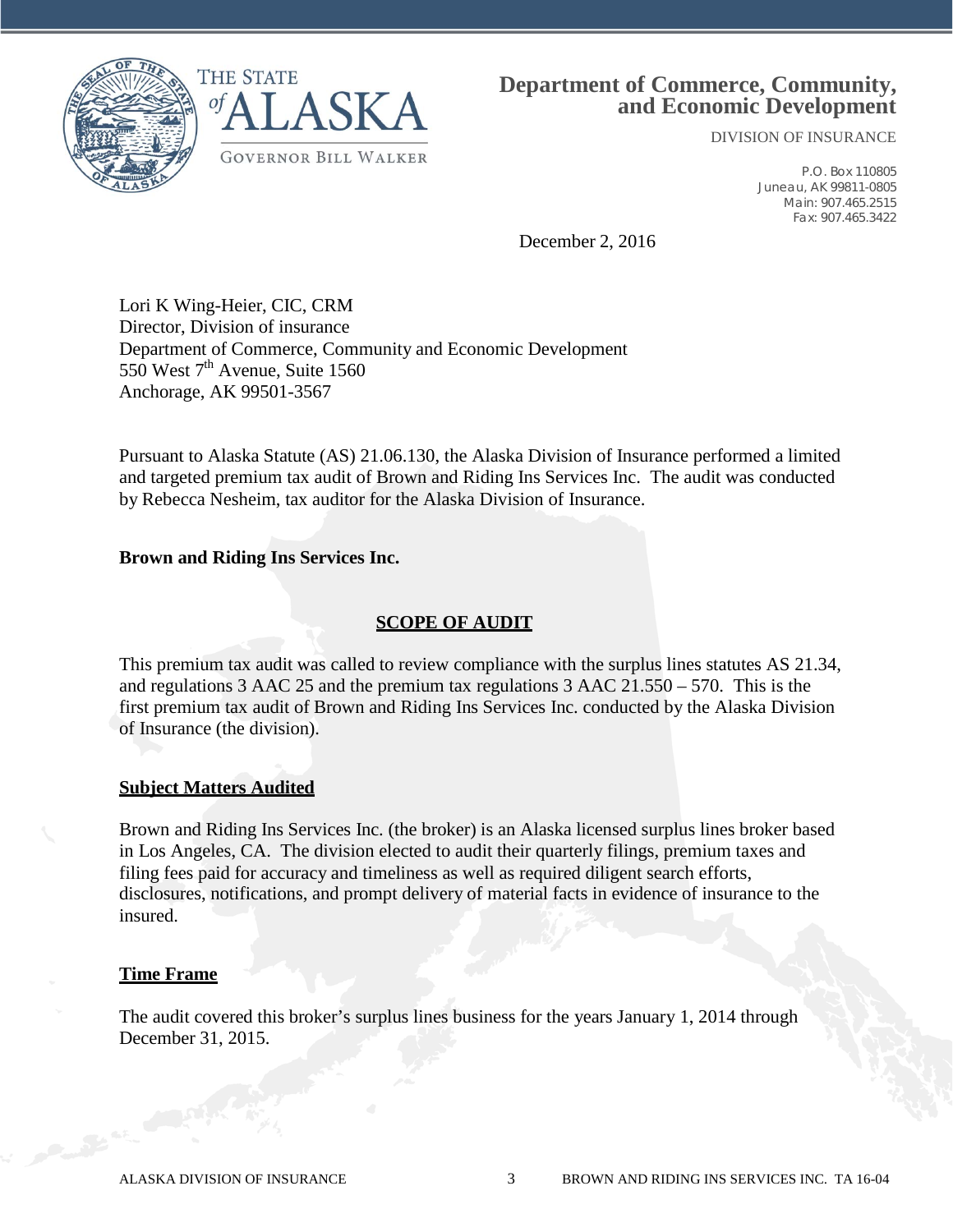## **METHODOLOGY**

The division sent the call letter and initial data requests to the broker's office in Los Angeles, CA. A list of all Alaska business transactions with nonadmitted insurers was requested for the period to be audited. The broker complied on a timely basis with all data requests. The number of policies written during the audit period was 1124, from which a sample of 50 files was selected for audit.

## *The following are the procedure steps for the audit:*

- 1) Verify that quarterly reports and accompanying forms were filed on time.
	- i) Audit steps taken:
		- (1) Reviewed the quarterly reports sent to the Alaska Division of Insurance and verified they were filed by the due date.
- 2) Verify the accuracy of the premium calculation.
	- i) Audit steps taken:
		- (1) Reviewed policy, binders, and invoices to determine how taxable premium was calculated.
		- (2) Verified the correct premium was reported on the reports as filed.
- 3) Verify the accuracy of quarterly reports filed.
	- (1) Reviewed the policy, binder, and endorsement pages in each file.
	- (2) If the effective date did not match the quarterly filing, reviewed the correspondence to ensure the documentation in the file matched when the policy was booked. Most of these occurred with endorsements that often require additional information and sometimes company approval before it can be added to the policy. The invoice date determines in which quarter the endorsement is required to be filed.
	- (3) Verified the quarterly reports as filed with the division were accurately filled out to reflect the correct effective date, premiums, taxes and fees based upon the information in the files.
	- (4) Verified a statement of exempt premiums was filed when appropriate.
	- (5) Verified the policy was included in the quarterly filing based upon the effective date of the policy.
	- (6) Verified the insured name, insurance company, policy type codes, producer names and license numbers were accurate on the forms filed.
	- (7) Verified the descriptions of the subject and locations of risk were identified on the reports.
- 4) Confirm Alaska is the home state of the insured.
	- i) Audit steps taken:
		- (1) Verified where the principal place of business or residence of the insured is located.
		- (2) Verified at least partial risk is located in Alaska or the highest % of premium in Alaska if headquarters not in Alaska.
- 5) Verify if tax and filing fee payments were made on time and by ACH.
	- i) Audit steps taken:
		- (1) Confirmed when the payments were received by the Alaska Division of Insurance and the payment method.
- 6) Verify tax and filing fee payments were made accurately.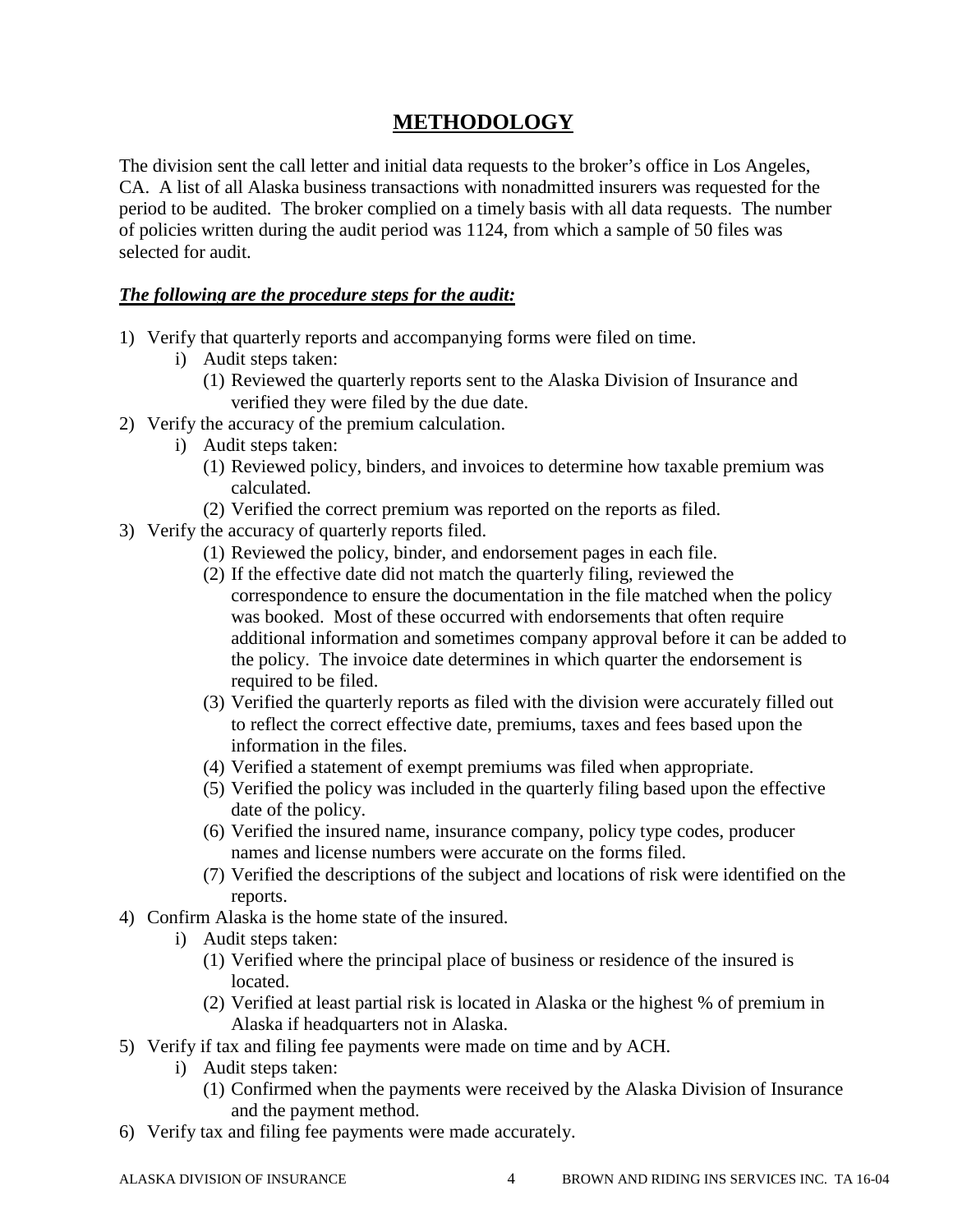i) Audit steps taken:

(1) Confirmed if the tax and fee payments matched the quarterly reports as filed. 7) Review effort made to place insured with an admitted insurer.

- i) Audit steps taken:
	- (1) Verified the diligent search was documented prior to binding and the declinations completed. If there were no declinations due to risk on the placement list, the list effective at the time of placement was reviewed to ensure the risk was on the list
	- (2) For effective dates beginning 9/4/14, verified the documentation was received within 15 days of binding with the actual search completed prior to binding.
- 8) Review prompt delivery of evidence of insurance AS 21.34.100(a) and 3 AAC 25.060.
	- i) Audit steps taken:
	- (1) Reviewed dates of binding and forwarding evidence of insurance to insured.
- 9) Review required material facts are located on evidence of insurance AS 21.34.100(a).
	- i) Audit steps taken:
		- (1) Reviewed documents to confirm required material facts were located on the evidence of insurance.
- 10) Review disclosures for use of non-admitted insurer.
	- i) Audit steps taken:
		- (1) Reviewed the evidence of insurance to ensure the broker's name and language required by statute AS 21.34.100(e) is present and legible.
- 11) Review notifications for use of non-admitted insurer.
	- i) Audit steps taken:
		- (1) Reviewed the correspondence and other documentation in the files to find a copy of the notification sent to the insured that meets the requirement in AS 21.34.110
- 12) Confirm coverage is placed with an eligible non-admitted insurer.
	- i) Audit steps taken:
		- (1) Reviewed the Alaska published white lists and NAIC Quarterly Listings of Alien Insurers to ensure the company was eligible at the time of placement.
- 13) Review notice regarding nonrenewal and premium increase
	- i) Audit steps taken:
		- (1) Verified there was an Alaska Policyholder Notice regarding nonrenewal and premium increase included with the policy in the format approved by the Director of the Alaska Division of Insurance.
- 14) Other issues not previously identified as a procedure step were included when not in compliance with Alaska laws.
	- i) Audit steps taken:
		- (1) Reviewed documents to ensure other surplus lines statutes and regulations requirements were met.

#### **Acceptable Error Rate:**

The Broker's acceptable error rate for the above referenced standards and tests must be less than 10%.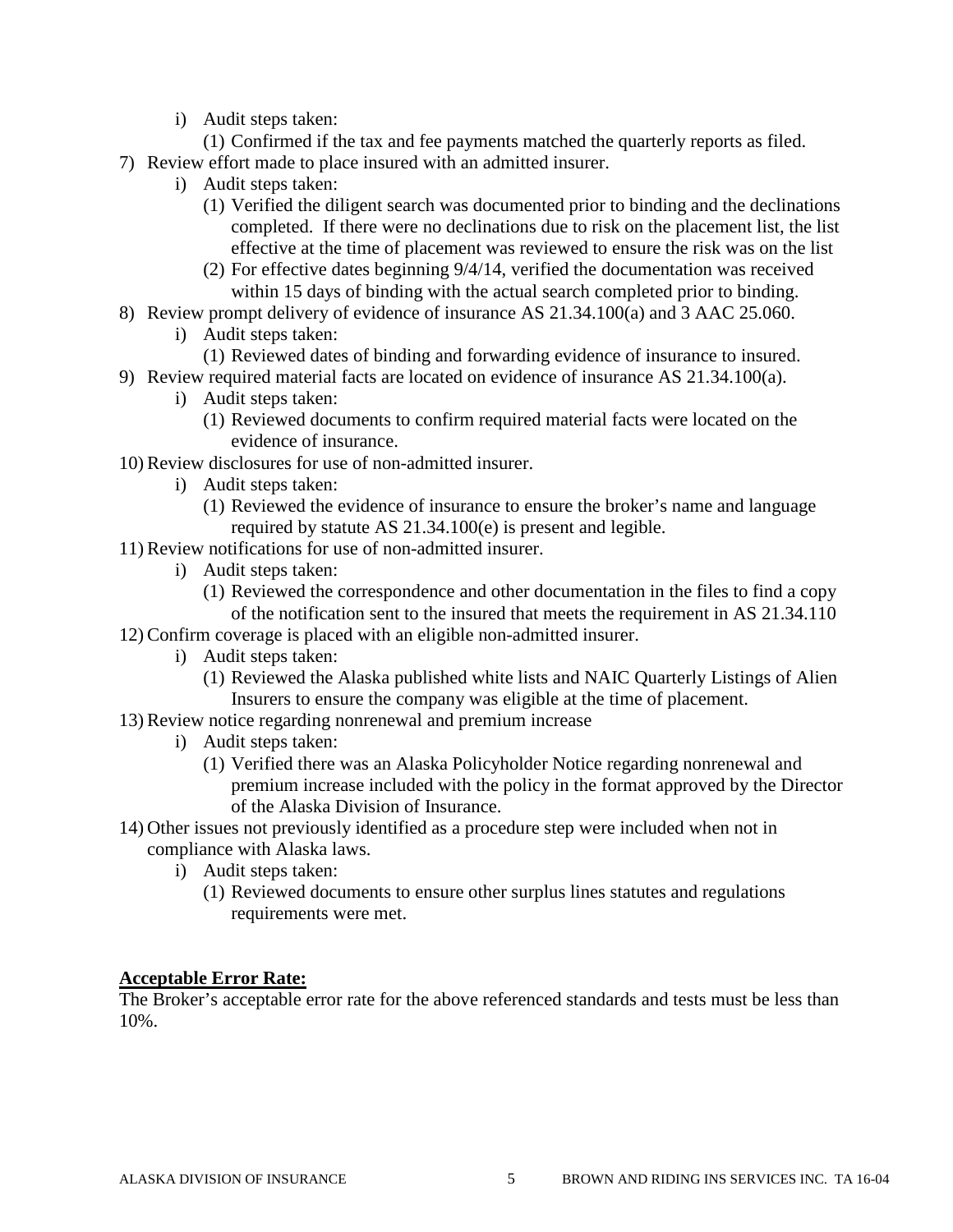## **PREMIUM TAX AUDIT**

**1.** Verify that quarterly reports and accompanying forms were filed on time **AS 21.34.080 and .170, 3 AAC 25.090 and .100**

*Comments*: The eight original quarterly reports with accompanying forms were filed on time. Five amended reports with additional transactions were filed for three quarters.

*Results*: Passed (error rate 0%)

|  | 2. Verify the accuracy of the premium calculation |
|--|---------------------------------------------------|
|--|---------------------------------------------------|

**AS 21.34.180**

*Comments*: The premium was calculated correctly for all policies in the audit files.

*Results*: Passed (error rate 0%)

| 3. Verify the accuracy of all quarterly reports filed |
|-------------------------------------------------------|
| AS 21.34.080 and .170, 3 AAC 25.090 and .100          |

*Comments*: Multiple errors were noted on the Report of Surplus Lines Transaction forms and Quarterly Reports filed with the division:

- Missing or incorrect producer license # 2
- Incorrect producer name 3
- Missing description of subject 4
- Missing statement of exempt premiums  $-1$ , see explanation below
- Wrong policy  $# 1$
- Missing Lloyd's syndicate information  $-2$

Total accuracy errors: 13 within 12 distinct files

One insured is not subject to taxes and fees per AS 21.80.130 yet taxes and fees were assessed and paid on this entity. The broker will need to amend the  $4<sup>th</sup>$  Quarter 2014 to include the statement of exempt premiums and reverse the taxes and fees for a refund to return to the insured. This error affects one additional audit test: Accuracy of tax and fee payments

Seven out of the eight original quarterly reports filed had multiple errors for which the division staff spent numerous hours working with the broker's staff to correct. Seventy-eight transaction reports were fixed or replaced during the reviews. One transaction form included the wrong premium but was corrected prior to audit. These changes show a significant problem in accuracy.

After July 21, 2011, there was some confusion with multi-state risk transactions if the location of risk was still required to be reported when the insured's home state was Alaska with 100% of the premium reported to Alaska. Locations of risk are still required to be reported per statute AS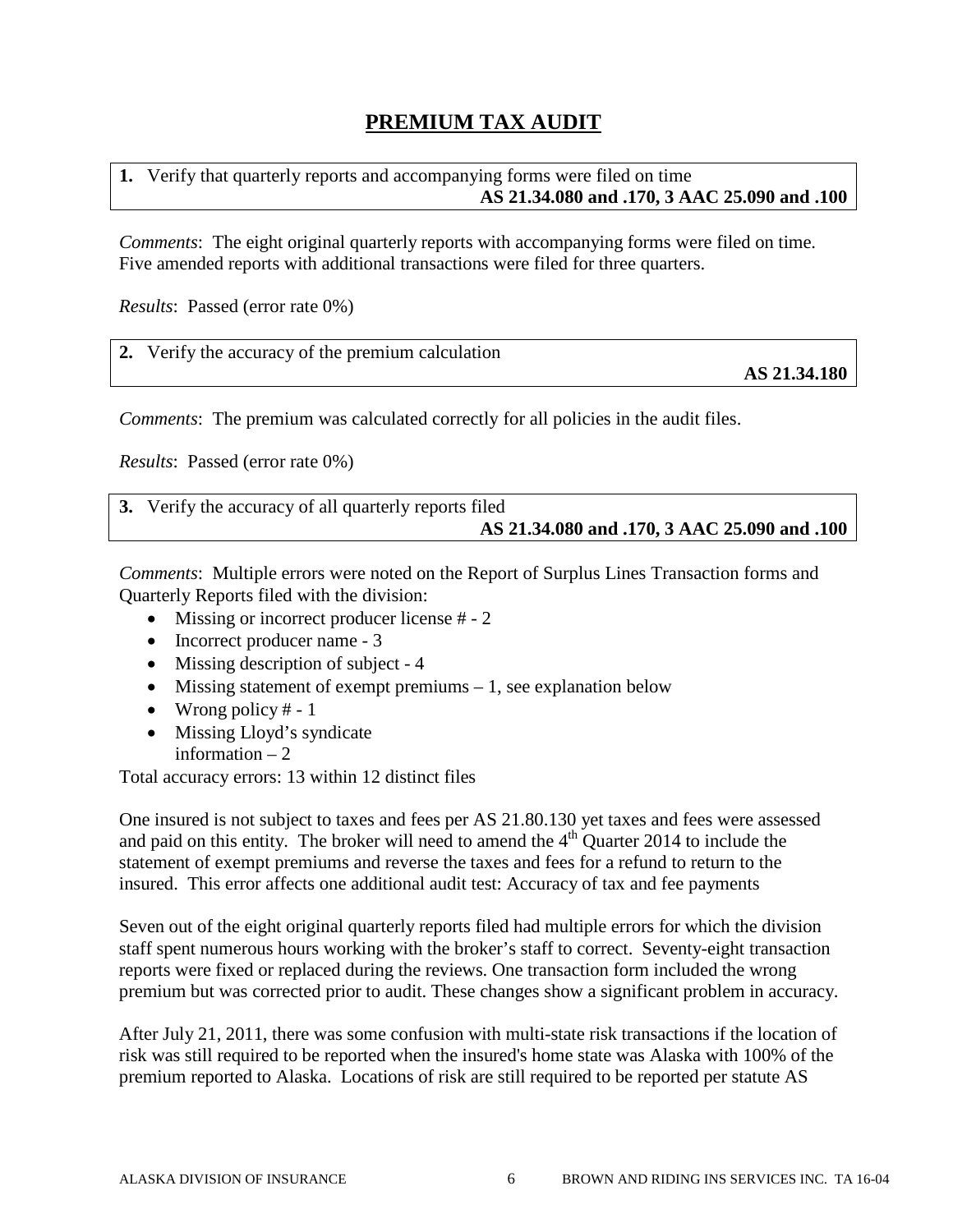21.34.080(a)(3). For one multi-state policy in the audit, the other state was not identified on the reports as filed to the division. This will not be a finding in this audit but all future reports need to have locations of risk accurately identified. This can include either listing each state involved or a complete spreadsheet of all separate address locations or something in between.

*Results*: Failed (38 files passed & 12 failed, error rate 24%)

*Recommendations:* It is recommended the broker revise written procedures to include a list of what is required on the Report of Surplus Lines Transaction (RSLT). The list should be provided to both production staff, which creates these reports, and to the compliance section staff. It is recommended there be a second review by the compliance section to review all required information on the transaction form and fix errors themselves or send back to production staff for fixes. If the producer information is coded in the broker's database, it is recommended there be a database review of all producers to ensure names and license numbers are fixed with accurate information.

*The broker response*: We have amended procedures to include a checklist for reviewing the RSLTs and explain all required information. We have also amended our procedures to state that the compliance staff performs a secondary review of the RSLT to ensure all information is accurate. In these procedures is a step for the compliance staff to review producer name and licensing information in review and to amend the database when necessary to ensure accuracy.

**4.** Verify the home state for insured is Alaska

**AS 21.34.180**

*Comments*: The broker writes some multi-state policies. All policies were correctly identified with Alaska as the home state and Alaska laws were applied to the policies.

*Results*: Passed (error rate 0%)

**5.** Verify if tax and filing fee payments were made on time and by ACH **AS 21.34.180, 3 AAC 21.550 - .570**

*Comments*: The original eight and four amended reports tax and fee payments were made on or before the required due date and made by ACH. One amended report's taxes and fees were made late for which a penalty was assessed prior to the audit.

*Results*: Passed (12 payments passed & 1 failed, error rate 8%)

*Recommendations*: It is recommended the broker revise written procedures to include the due dates for when taxes and filing fees are due. It should include additional taxes and fees are due from amended quarterly reports as of the next due date.

*The broker response*: We have amended the procedures to make sure we are processing all initial filings and endorsements when due to ensure compliance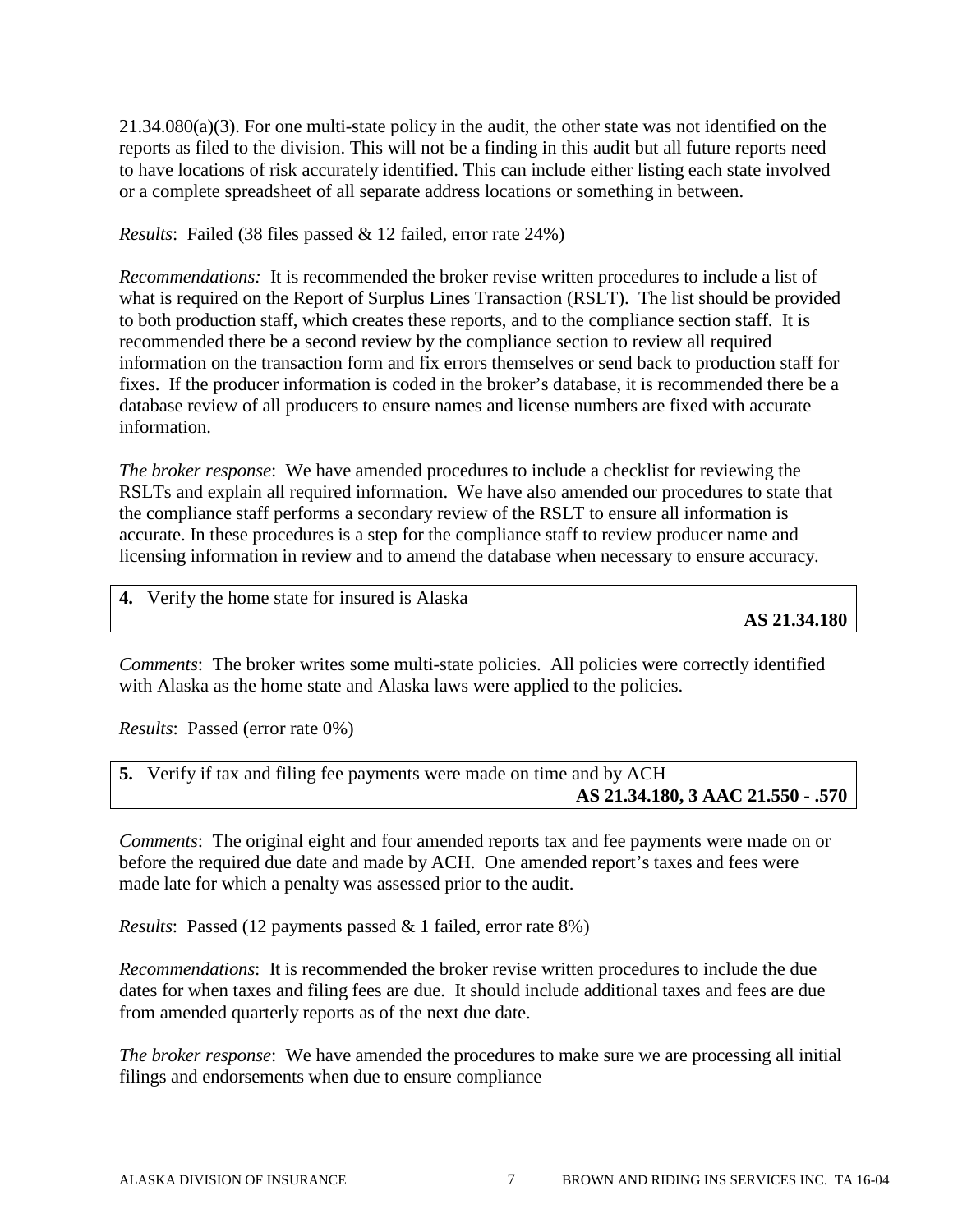**6.** Verify tax and filing fees payments were made accurately **AS 21.34.180, 3 AAC 21.550 - .570**

*Comments*: All tax and fee payments made by the broker were accurate based upon the original quarterly reports as filed. However, due to all the adjustments made to the quarterly reports with the corrected transaction reports, payments were not readily identifiable with which quarter they applied to. Many hours were spent reconciling the payments with the taxes and fees due.

The error to the exempt policy found during the audit affects the accuracy of the tax and fee payments. This flow-through finding is addressed in the respective audit test. After an amended report is filed, the broker will be due a refund to pass on to the insured.

*Results*: Passed (error rate 0%)

**7.** Review diligent search effort made to place insured with an admitted insurer **AS 21.34.020, 3 AAC 25.010 and .035**

*Comments*: The broker has elected to use the Affidavit of Due Diligence for documenting the diligent search. Two files have problems with that documentation:

- Prior to 9/4/14 regulation change, the diligent search documentation was required to be received prior to binding. One policy had the documentation received after binding.
- After the  $9/4/14$  regulation change, the documentation was required to be received no later than 15 days after binding. One policy's documentation was received 21 days after binding.

*Results*: Passed (48 files passed & 2 failed, error rate 4%)

*Recommendations*: It is recommended the broker revise written procedures to ensure all Affidavits of Due Diligence (DD) are received within 15 days of binding. If they choose to require a shorter time frame from their retailers, that is acceptable as long as there is no risk to the insured.

*The broker response*: Our written procedures do state that we receive the DD affidavit at time of binding. The compliance staff reviews all files to ensure compliance and alerts the staff if not received.

| 8. Review prompt delivery of evidence of insurance |                                      |
|----------------------------------------------------|--------------------------------------|
|                                                    | AS $21.34.100(a)$ and 3 AAC $25.060$ |

*Comments*: All files included documentation showing evidence of insurance was provided to the insured via producers within the required 30 days prompt delivery time frame.

*Results*: Passed (error rate 0%)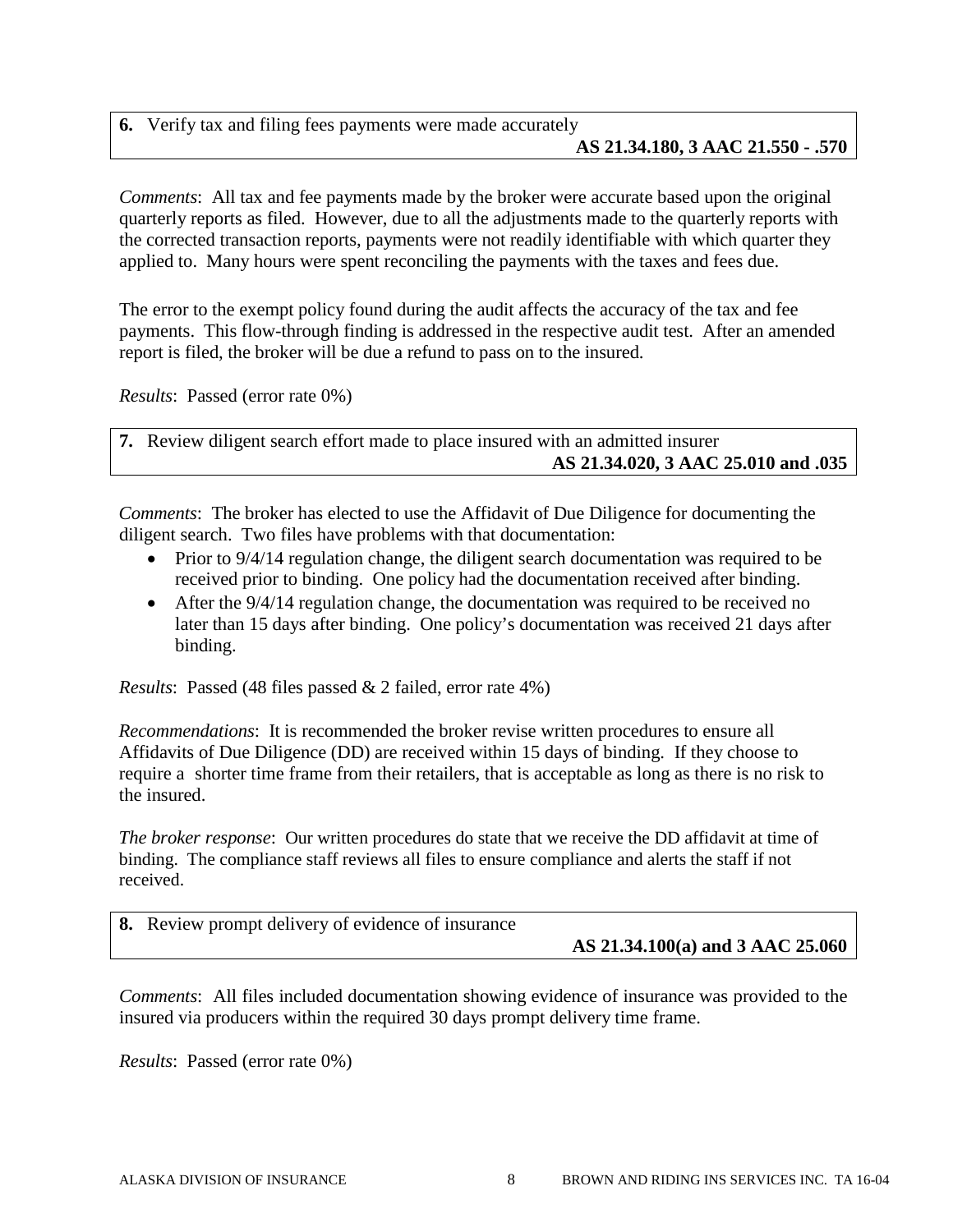### **9.** Review required material facts located on evidence of insurance

*Comments*: Two files missed some required material facts on policies:

- No premium amount on policy 1
- No tax on policy  $-2$

Total errors: 3 within 2 distinct files

Six files included binders that reference the quote for the material facts but did not identify which quote was being referenced.

*Results*: Passed (48 files passed & 2 failed, error rate 4%)

*Recommendations*: It is recommended the broker revise their written procedures to include what material facts must be on evidence of insurance. Review statute for details. It is recommended the broker revise their written binder procedures to identify exactly which quote is being referenced by including the quote number and the date and to ensure the quote is sent with the binder: "Quote Number , dated is incorporated by reference and is part of this certificate of coverage as though fully set forth herein."

*The broker response*: We are working with production staff and in our management system to ensure accuracy on this issue. We are setting up training for those who place business in AK to make sure they understand the requirements.

| <b>10.</b> Review disclosures on evidence of insurance for use of non-admitted insurer |                   |
|----------------------------------------------------------------------------------------|-------------------|
|                                                                                        | AS $21.34.100(e)$ |

*Comments*: The disclosure statement the broker used was missing a word and since it's in quotes in statute, the entire statement is wrong. In addition, nine files had other problems related to the statement. Auditor reviewed the evidence of insurance as emailed to the producers for the insureds. Here are the different problems found in the files:

- Confirmation of Coverage 50 included wrong statement
- Dec  $-40$  included the wrong statement
- Dec  $-3$  missing disclosure statement
- Endorsements  $-17$  included the wrong statement
- Endorsements 5 missing disclosure statement
- Stamp on endorsement was smaller than required 10 point type  $-1$

Total disclosure errors: 116 within 50 distinct files

In two files, quotations were used around the disclosure statement but the quotes were converted to odd characters, which was presented to the insured.

*Results*: Failed (error rate 100%)

*Recommendations*: It is recommended the broker add the missing word to their disclosure statement and ensure written procedures are followed requiring all evidence of insurance have the correct statement and is legible in at least 10 point type. If quotations will be used, it is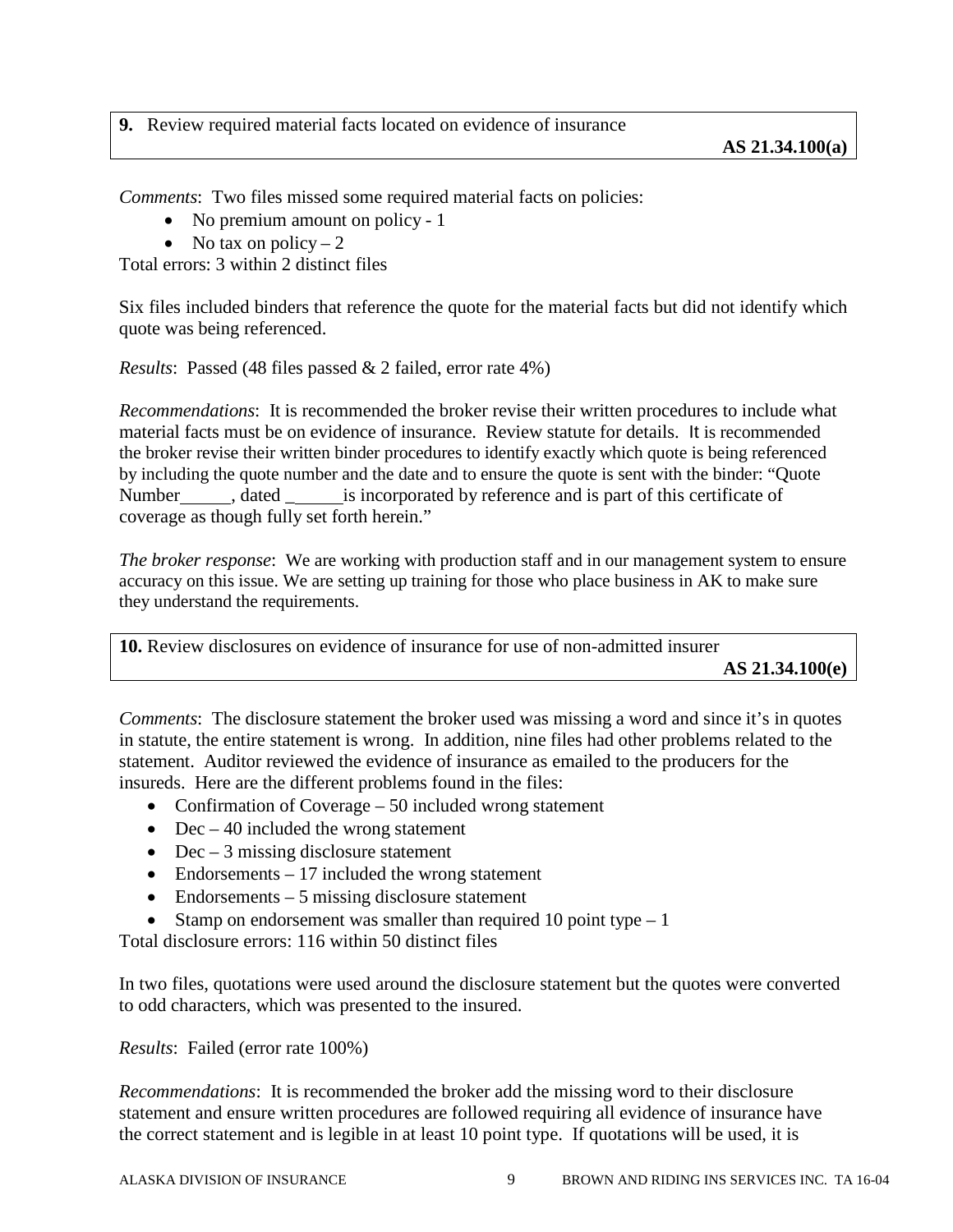recommended a second review is performed to ensure odd characters are not created in place of the quotations.

*The broker response*: This is wording that automatically generates in our system, and has been updated to correct the error.

| 11. Review notification for use of non-admitted insurer |              |
|---------------------------------------------------------|--------------|
|                                                         | AS 21.34.110 |

*Comments*: Seven files included the required notification that the insurance is being placed with a company that is not regulated by the Alaska Division of Insurance in their quote prior to invoicing. However, 43 files did not. Of those 43, 31 files included the disclosure stamp from AS 21.34.100(e), but this is not sufficient to meet the statute requirements. Twenty-three of the 43 files stated the company was nonadmitted, but this is also not sufficient to meet the statute requirements.

*Results*: Failed (7 files passed & 43 failed, error rate 86%)

*Recommendations*: It is recommended the broker revise their written procedures to include the Alaska notification language in the quote or on a separate document to the insured describing the surplus lines insurance company as required by statute. The information should include: the company does not have a certificate of authority, they are not regulated by the Alaska Division of Insurance and in the event of insolvency losses will not be covered by the Alaska Insurance Guaranty Association Act.

*The broker response*: We have set our agency management system to automatically attach the required disclosure on all quotes as a separate document

**12.** Confirm coverage is placed with an eligible non-admitted insurer

**AS 21.34.050**

*Comments*: All policies in the audit were placed with eligible surplus lines companies.

*Results*: Passed (error rate 0%)

**13.** Review documentation for sufficient detail of each transaction as well as the additional surplus lines broker records that must be maintained.

**AS 21.27.350 and .810**

*Comments*: One file included an outdated version of the Alaska Policyholder Notice and a request should have been made to the company to provide a current version based upon bulletin B 08-06.

*Results*: Passed (error rate 0%)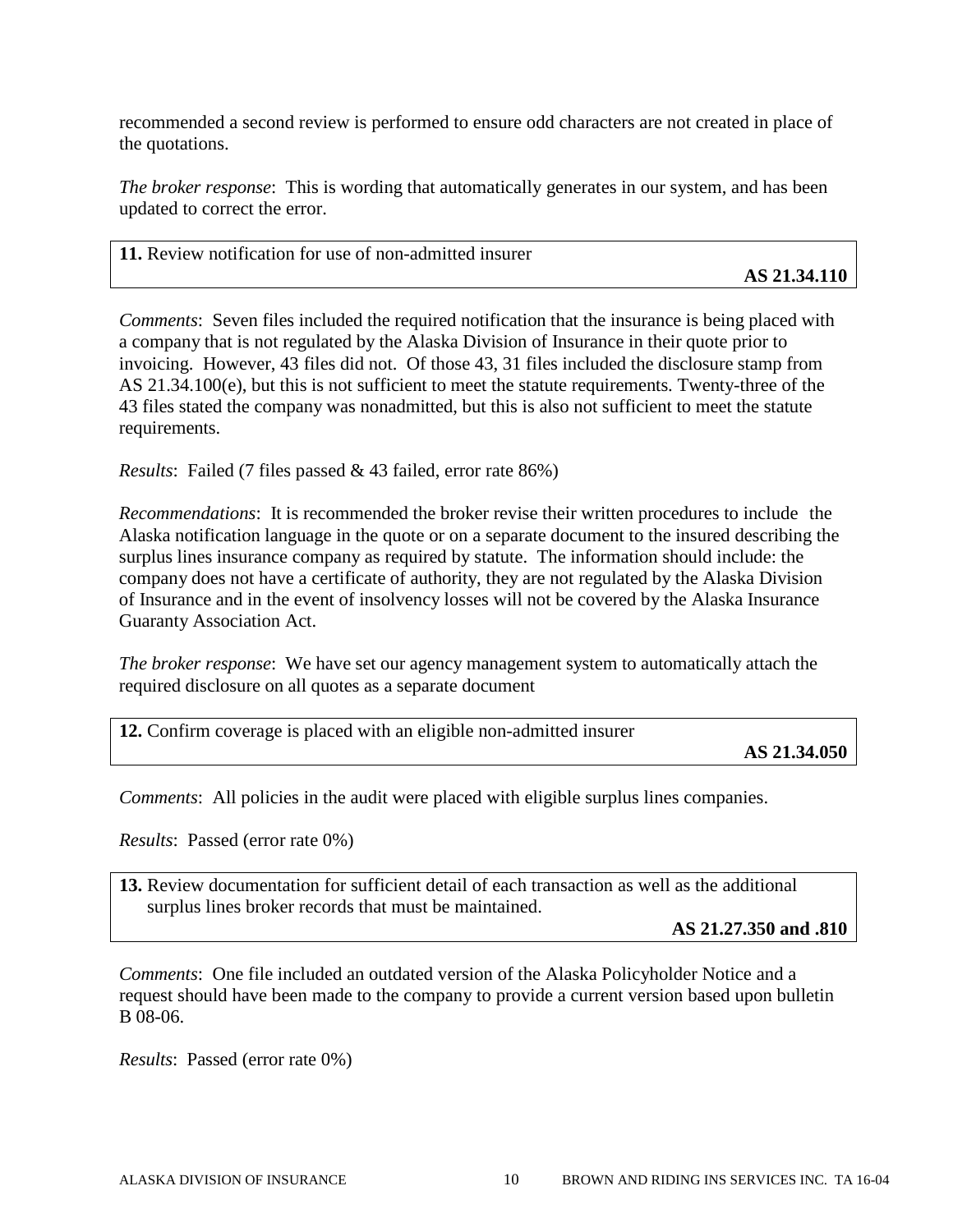#### **Advisory:**

- Invoices are not dated. This is problematic as the invoice date determines in which quarter an endorsement is to be filed.
- The confirmation of coverage is also not dated showing when bound.

*The broker response*: We are working with leadership to amend these documents to add a date to ensure it is clear when the invoice was generated and the bound date is clearly identified.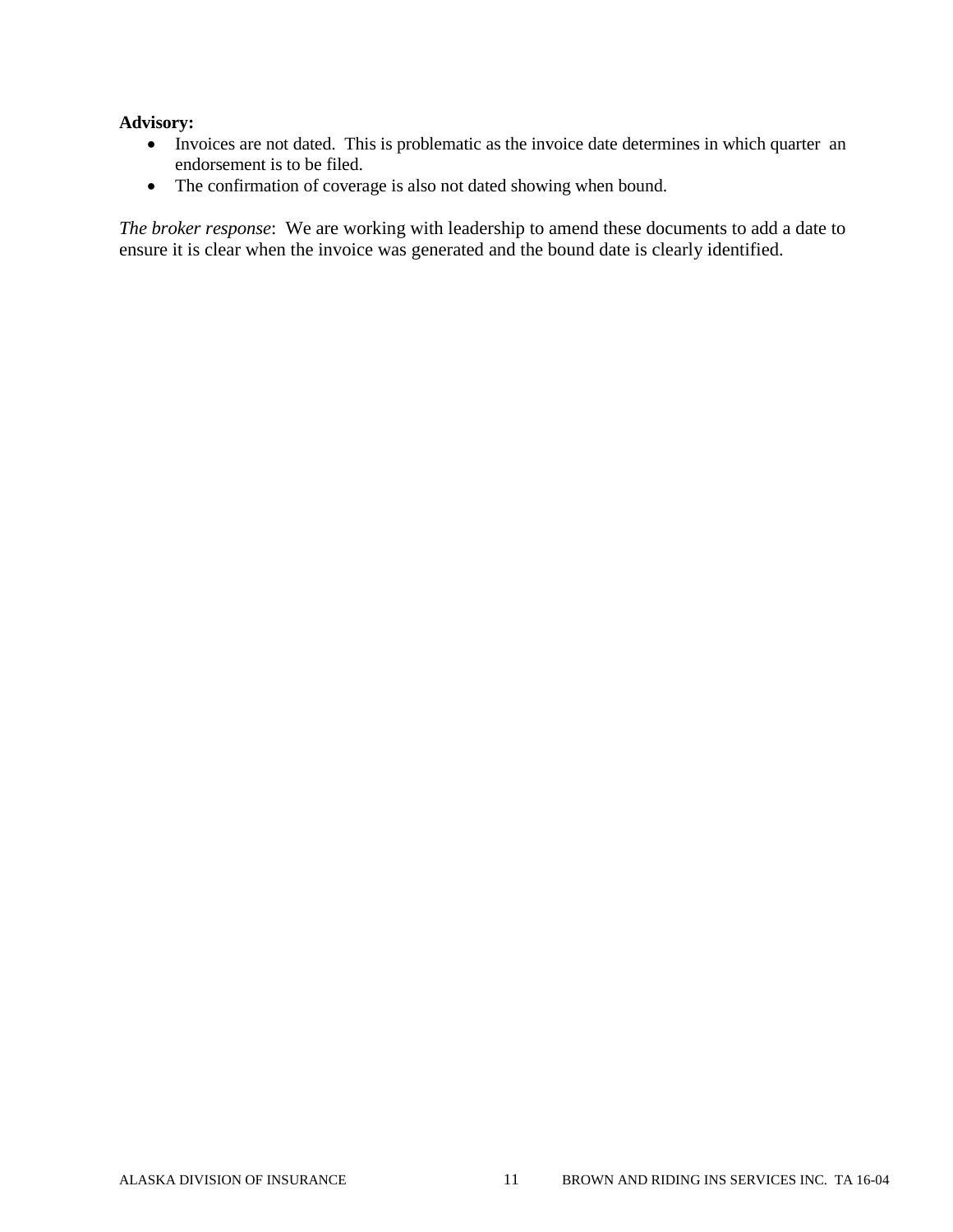## **SUMMARY AND SUBSEQUENT EVENTS**

#### **Summary**

This was a premium tax audit of Brown and Riding Ins Services Inc. The auditor tested 13 standards focusing on the broker's filing of quarterly reports and the subsequent payment of premium taxes and filing fees as well as diligent search efforts, disclosure and notification requirements for using a non-admitted insurer, and prompt delivery of material facts to insured.

The audit was conducted in the auditor's office as she received electronic versions of the broker's files under audit. The broker responded quickly to all requests for additional information. The auditor appreciated this behavior.

Several significant issues did arise during the audit that affects the service to the insured and compliance with Alaska statutes and regulations.

- 1) The quarterly reports are consistently not accurate when filed. Numerous transactions were modified or replaced yet many were still incorrect as found in the audit.
- 2) The disclosure statement was missing a word; thus, all files failed. In addition, the disclosure statement was missing from many of the evidence of insurance.
- 3) The required notification to the insured regarding the use of a nonadmitted insurer was not found in the majority of files

The auditor would like to review any new or revised procedures to help the broker ensure all problems identified in the audit were captured accurately.

#### **Re-Audit**

In closing, the auditor's recommended actions and review of the procedures should help the broker correct the problems encountered. It is recommended that Brown and Riding Ins Services Inc. be re-audited within the next three years to ascertain compliance.

> Submitted by: Rebecca Nesheim Tax Auditor